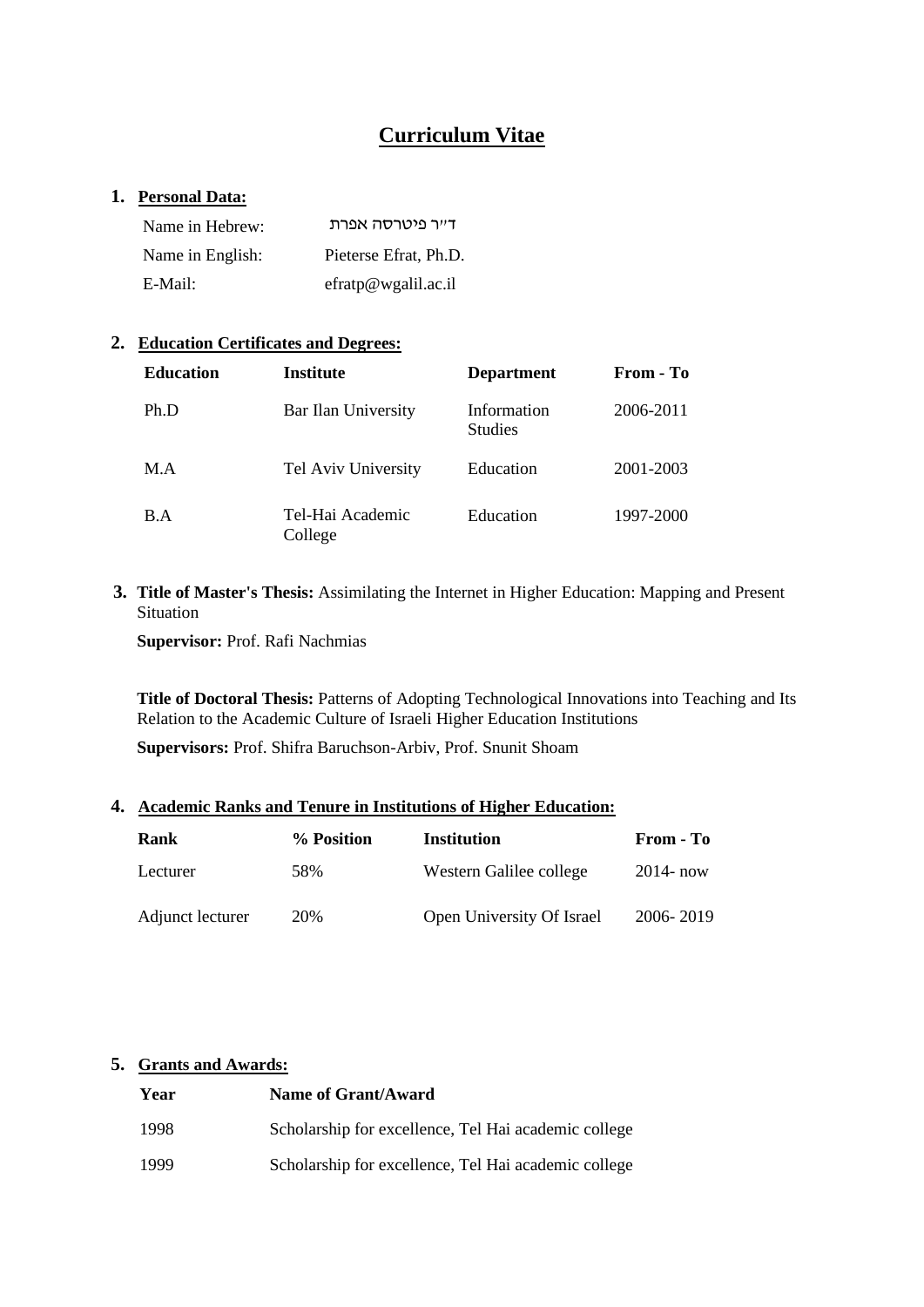| 2010 | Ph.D. Research grant, Ruth Kahn Foundation by the Ministry of<br>Science, Culture and Sport, Department of Libraries |
|------|----------------------------------------------------------------------------------------------------------------------|
| 2010 | Ph.D. Research grant, Research Foundation of the Open University                                                     |
| 2016 | Best paper in EDEN conference                                                                                        |
| 2017 | Excelant Paper in Chais conference                                                                                   |
| 2017 | Finkler prize for best paper                                                                                         |
| 2019 | The 3 <sup>rd</sup> layer of The model to promote quality of teaching and learning-<br>Western Galilee               |

# **6. Research Grants:**

| From-To   | <b>Funding</b><br><b>Agency</b>                               | <b>Title of Research</b>                                                                 | Amount  | Names of<br><b>Research Partners</b> |
|-----------|---------------------------------------------------------------|------------------------------------------------------------------------------------------|---------|--------------------------------------|
| 2013-2014 | Mofet Institute                                               | Cyberbullying                                                                            | 7,000\$ | Peled Yehuda                         |
| 2019      | the Planning $\&$<br><b>Budgeting</b><br>Committee<br>(ותיית) | The impact of<br>faculty training, on<br>the quality of<br>teaching in online<br>courses |         | 70,600 nis Peled Yehuda              |

# **7. Organization of Scientific Conferences:**

Member of the organizing committee at MEITAL's annual national conference: "Teaching and learning technologies for accelerating higher education: trends and developments" (15<sup>th</sup>' 16<sup>th</sup>' & 17<sup>th</sup> at the years 2016, 2017, 2018)

## **8. Positions Held:**

| From-To      | <b>Institute</b>                                                                         | <b>Position</b>                                                          | % Position            |
|--------------|------------------------------------------------------------------------------------------|--------------------------------------------------------------------------|-----------------------|
| 2014-present | The Western Galilee College,<br>Israel. The department of<br><b>Information Studies</b>  | lecturer                                                                 | 60-100%               |
| 2015-2019    | Western Galilee College.                                                                 | Head of HILA -<br>Center for the<br>Advancement of<br>academic Teaching, |                       |
| 2005-2014    | The Western Galilee College,<br>Israel. The department of<br><b>Information Studies</b>  | adjunct lecturer                                                         | 4-6 hours<br>per week |
| 2005-2019    | The open University of Israel,<br>Department of Education and<br>Psychology, M.A program | lecturer & Teaching<br>Coordinator                                       | 100-48%               |
| 2011-2013    | Tel-Hai College, Israel, Department<br>of Education                                      | adjunct lecturer                                                         | 17%                   |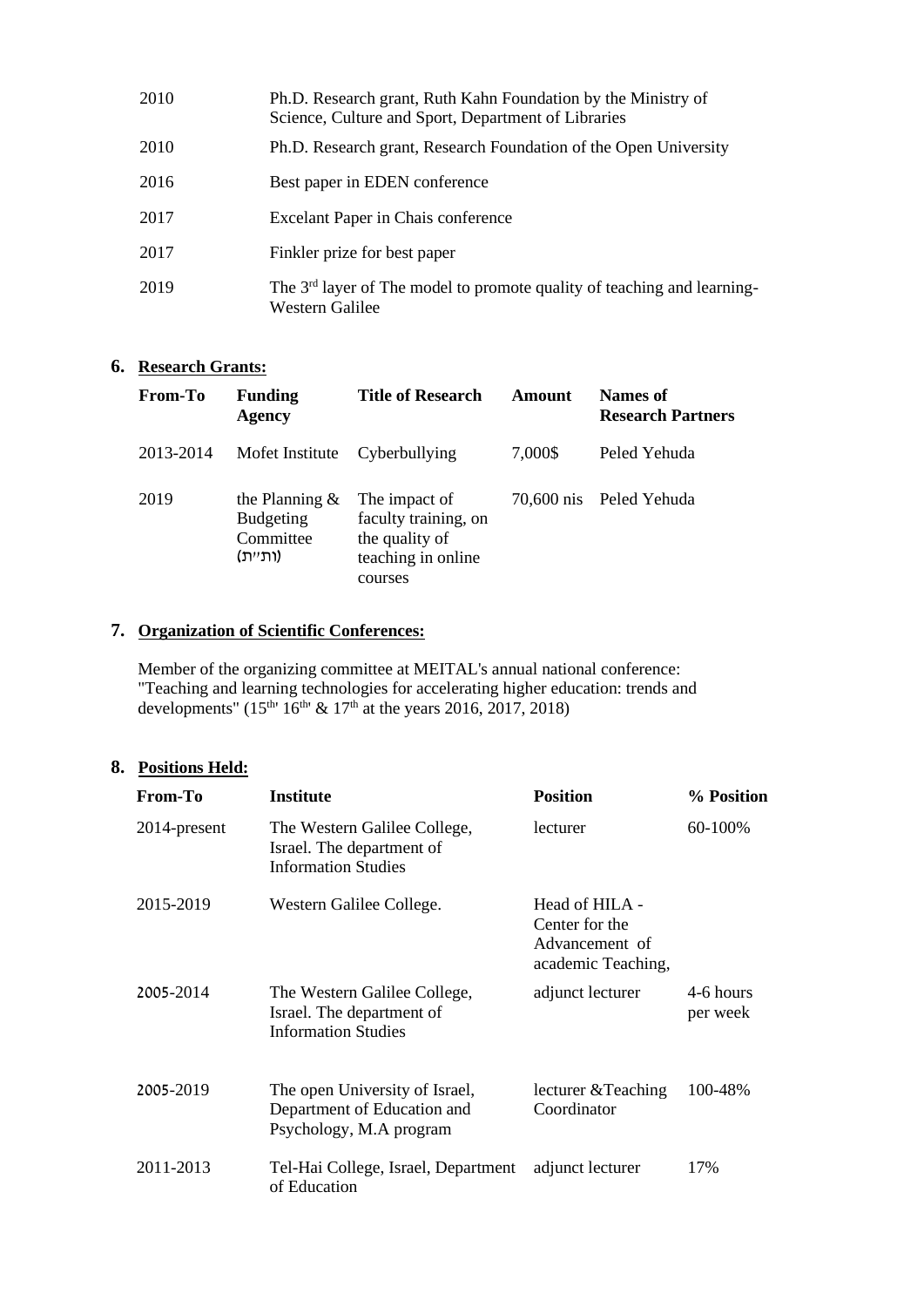## **9. Additional Professional Experience:**

| 2015-2019 | Head of HILA - Center for the Advancement of academic Teaching,<br>Western Galilee College.                                                                 |
|-----------|-------------------------------------------------------------------------------------------------------------------------------------------------------------|
| 2012-2014 | Development and Coordination of courses and teachers' training.<br>Ministry of Education, National ICT Plan, on behalf of the Open<br>University of Israel. |
| 2008-2013 | Assistive Technologies Consulting at Tel-Hai College in the Support<br>Center for Students with Learning Disabilities                                       |
| 2004-2010 | Design and Assimilation of E-learning platform for Israelies High-<br>Schools.                                                                              |
| 2005-2007 | Bank Hapoalim consultant on E- learning and UX design                                                                                                       |
| 1995-2003 | Projects coordinator at Migal-Galilee research Center: development of<br>Educational Databases and E-Learning projects.                                     |

## **10. Scientific Areas of Specialization:**

- Information & Educational technologies and Social networks: The influence on learning and the behavior of indeviduals and groups
- Visualisation, useability and accessability (In the context of User Experience and interface design)
- Assistive technologies for people with disabilities

## **11. Miscellaneous**

Academic Committees and Boards

- Member at the "Research Center for Innovation in Learning Technologies", The Open University of Israel
- Member at the The European Distance and E-Learning Networ: EDEN
- Member at the The The Association for the Advancement of Computing in Education (AACE)
- member of the following SIGs at AACE: -Faculty Development & Information Literacy -Education, Library & Media Science
- Head of the Center for the Advancement of Teaching and Learning Western Galilee College
- Steering Committee member, of the National Forum for the Advancement of Teaching and Learning in Higher Education
- Editor and publisher of the "Meidaon" the bulletin of the National forum for the Advancement of Teaching and Learning in higher education
- Commitey member of Ethics in Research, The Open University of Israel
- Member of the the Israeli Association for Information Technologies in K-12 Education (Moach)

# **12. Academic Profile:**

Faculty member at the Open University and Western Galilee Academic College.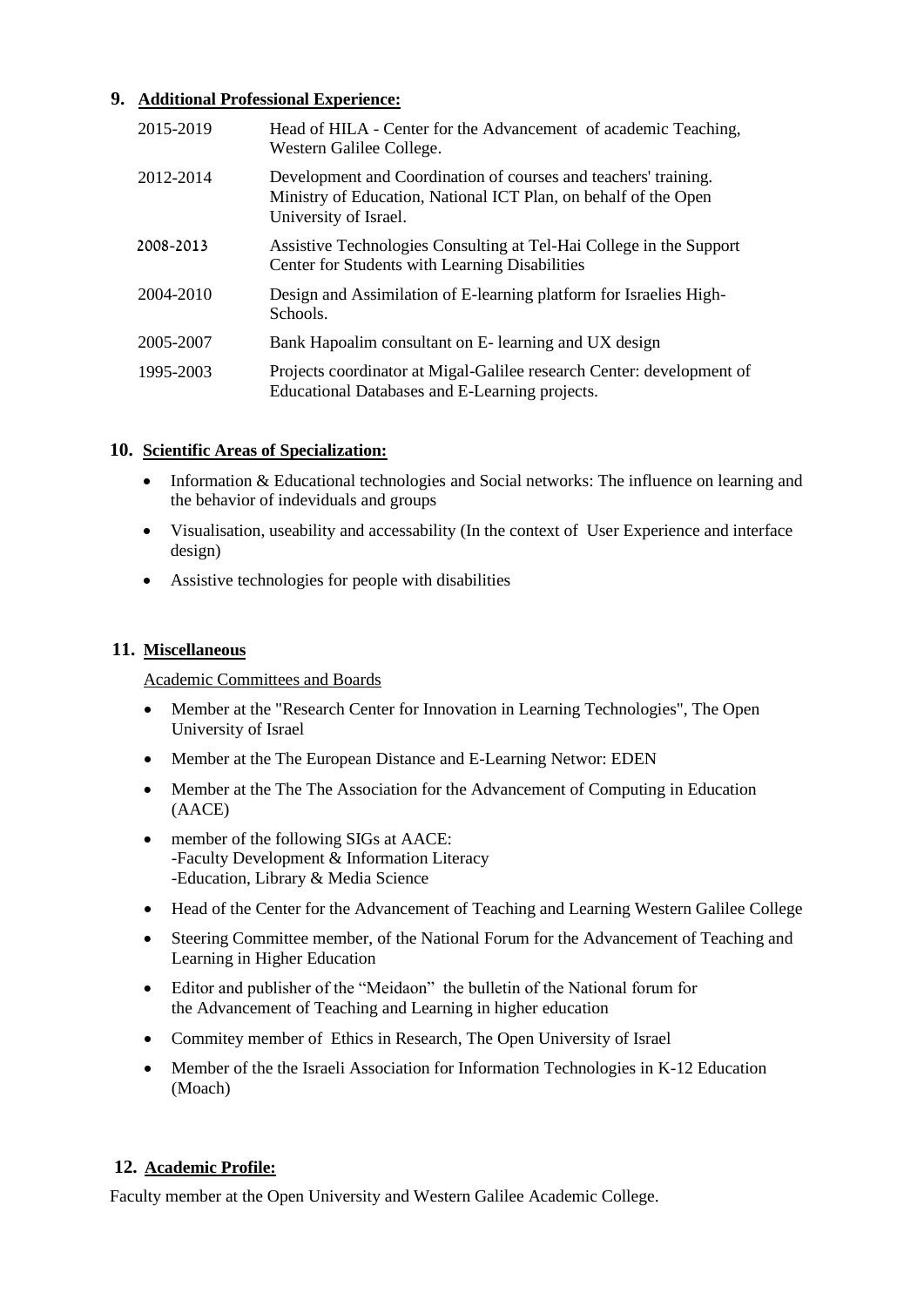My research interests are digital information literacy, instructional design, assistive technology and social media that I study, research and teach.

In addition, I am engaged in teachers training and in promoting the teaching skills of the academic staff at the Western Gallilee College as the head of the center for advancement in teaching - "HILA".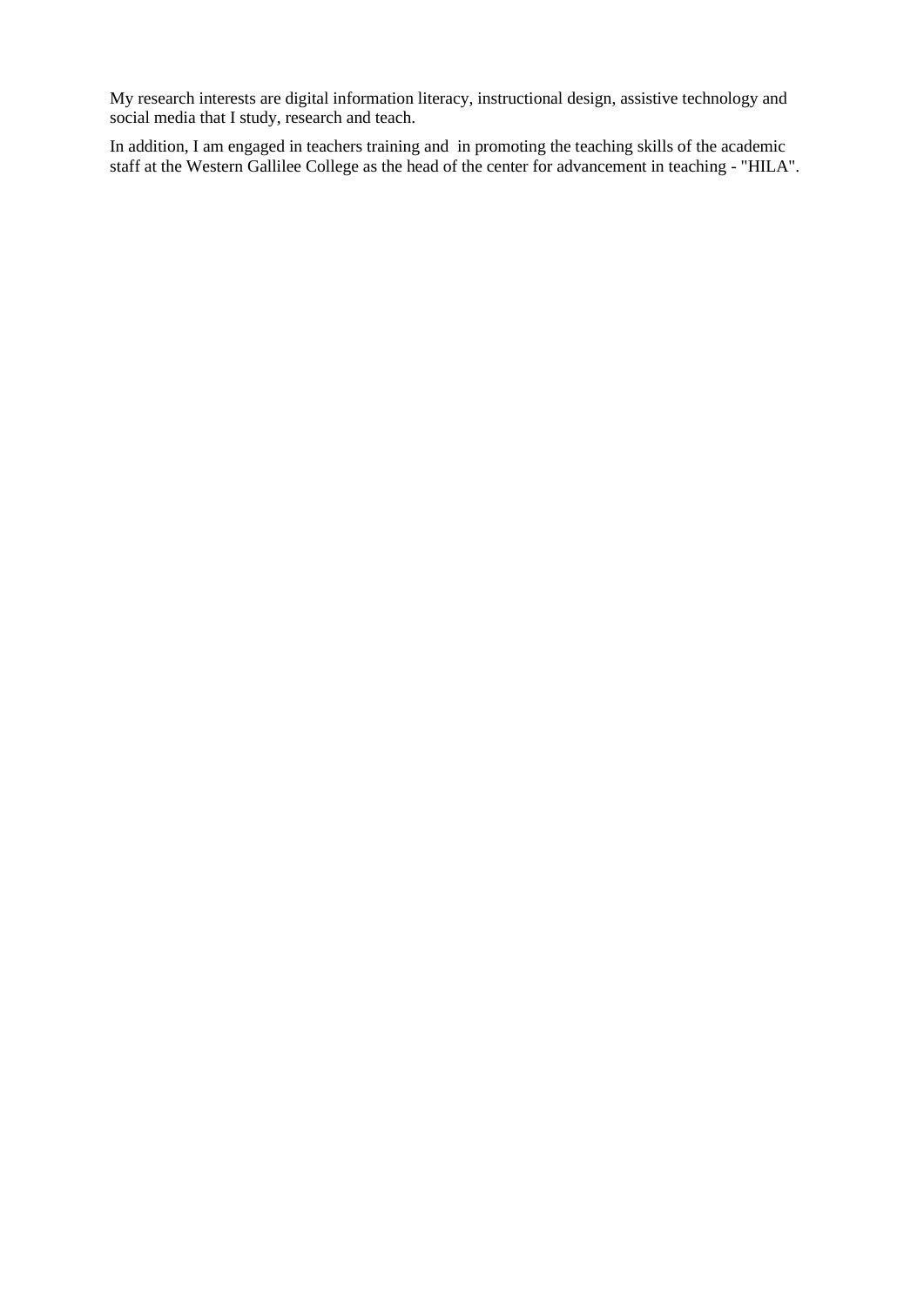# **Publications**

## **Efrat Pieterse, Ph.D.**

## **A. Articles and Chapters in Books**

- 1. Kurtz, G., Meishar-Tal, H., & Pieterse, E. (2013). Implementing Facebook group as a learning environment in a higher education setting: A case study. In: L. Rosemary, P. Goodyear, B. Grabowski, S. Puntambeker, J. Underwood & I. Winters (Eds.), *The Handbook of Design in Educational Technology* (pp. 279-287). London: Routledge.
- 2. Peled, Y., & Pieterse, E. (2013). "Is there anybody out there": Twitter as a support environment for first year teachers' online induction workshop. In: L. Liu, D.C. Gibson, & C.D. Maddux (Eds.), *Research Highlights in Technology and Teacher Education* (pp. 41-49). USA: EECE.
- 3. Pieterse, E., Greenberg, R., & Santo, Z. (2020). A Multicultural Approach to Digital Information Literacy Skills Evaluation in an Israeli College*, Technologies and Education: Meital Book* (in press) – HEBREW

.4 פיטרסה, א', פלד, י' )2020( השפעת הכשרה של סגל אקדמי על איכות ההוראה בקורסים מקוונים, ל*פני ואחרי הקורונה*, דו״ח מחקר במסגרת רובד ד׳ לקול קורא בתחום קידום ההוראה עבור המועצה להשכלה גבוהה.

## **B. Refereed Articles**

## *Articles in periodicals*

- 5. Meishar-Tal, H., Kurtz, G., & Pieterse, E. (2012). Learning with Facebook groups, IRRODL. *The International Review Of Research In Open And Distance Learning, 13(4), 33-48.* (*SJR rating: Q1*) <http://www.irrodl.org/index.php/irrodl/article/view/1294/2295>
- 6. Pieterse, E., & Peled, Y. (2014). A chaperone: Using Twitter for professional guidance, social support and personal empowerment of novice teachers in online workshops. *Interdisciplinary Journal of E-Learning and Learning Objects, 10, 177-194. Retrieved from: (RG Journal Impact:* 2.70)<http://www.ijello.org/Volume10/IJELLOv10p177-194Pieterse0895.pdf>
- 7. Meishar-Tal, H., & Pieterse, E. (2017). Why Do Academics Use Academic Social Networking Sites?. *The International Review Of Research In Open And Distributed Learning, 18*(1). doi[:http://dx.doi.org/10.19173/irrodl.v18i1.2643](http://dx.doi.org/10.19173/irrodl.v18i1.2643) (SJR rating:  $O1$ )
- 8. Pieterse, E., Greenberg, R., & Santo, Z. (2018). A Multicultural Approach to Digital Information Literacy Skills Evaluation in an Israeli College. *Communications in Information Literacy, 12* (2), 107-127. <https://doi.org/10.15760/comminfolit.2018.12.2.4> (SJR rating: Q1)
- 9. Peled Y., Medvin M., Pieterse E., Domanski L. (2019), Normative beliefs about cyberbullying: comparisons of Israeli and U.S. youth, *Heliyon*,5(12) e03048 [https://authors.elsevier.com/sd/article/S2405-8440\(19\)36707-6](https://authors.elsevier.com/sd/article/S2405-8440(19)36707-6) (SJR rating: O1)

#### לקראת פירסום-: שני מאמרים ממחקר שבוצע עבור המל"ג בתהליך חיפוש כתב עת מתאים.

## **C. Papers presented at scientific conferences 1. Articles in conference proceedings**

- 1. Pieterse, E., & Baruchson-Arbib, S. (2010). Analysis and evaluation of the development a webbased learning system by a consortium of schools. In: Y. Eshet, A. Caspi, & Y. Yair (Eds.) *Learning in the technological era* (pp. 182-186). Ra'anana: The Open University of Israel.
- 2. Pieterse, E., Baruchson-Arbib, S., & Shoham, S. (2011). Patterns of Adopting Technological Innovations into Teaching, and Its Relation to the Academic Culture of Israeli Higher Education Institutions. In: R. Nachmias, E. Shmueli, A. Cohen, A. & J. Ram (Eds.), *The 9th Annual MEITAL National Conference* (pp. 139-143). Tel Aviv: Tel Aviv University.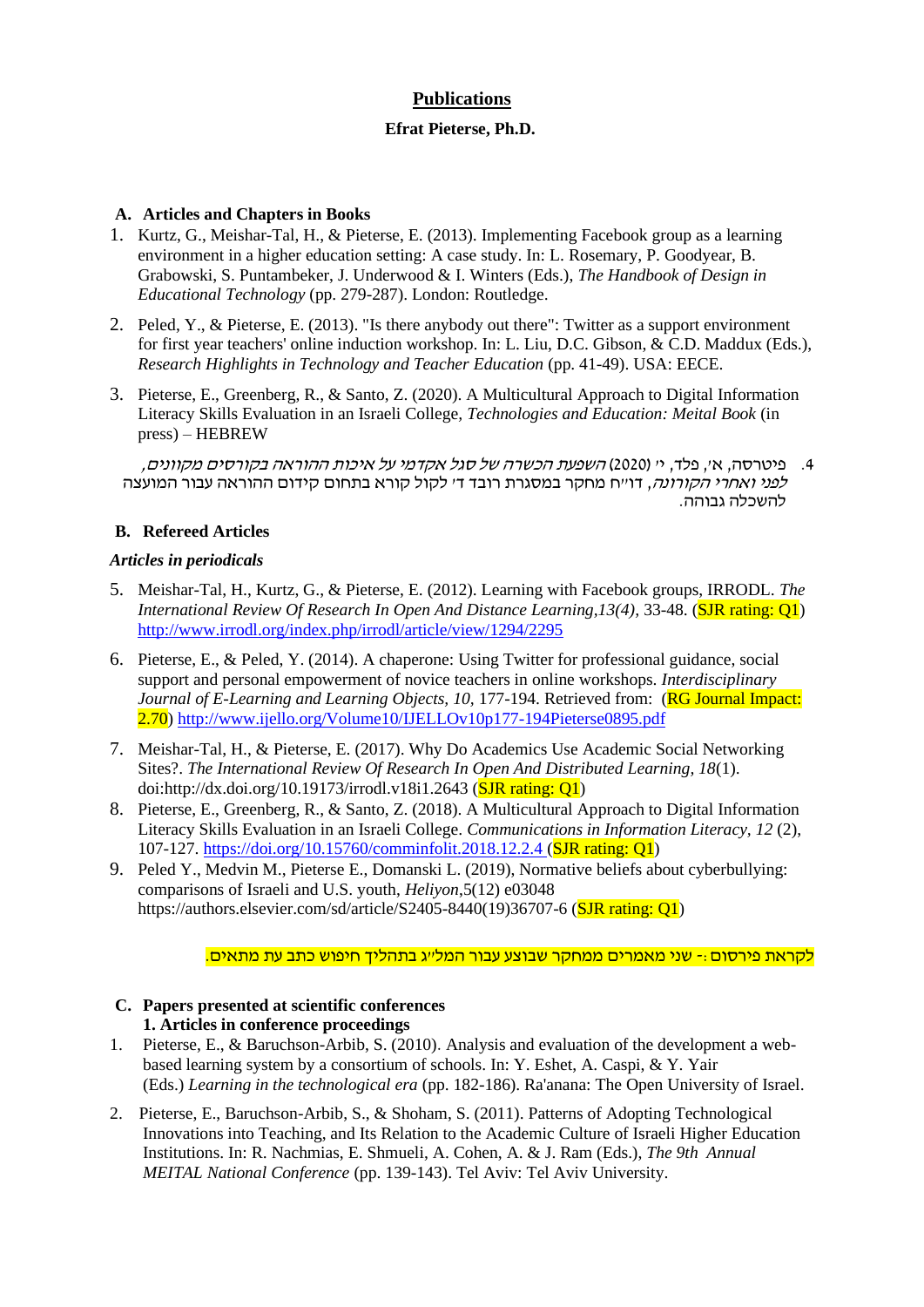- 3. Meishar Tal, H., Kurtz, G., & Pieterse, E. (2012). Facebook Groups as an Alternative for Learning Management Systems (LMS). In: Y. Eshet-Alkalai, A. Caspi, S. Eden, N. Geri & Y. Yair (Eds.), *Learning in the technological era* (pp. 17-24). Ra'anana: The Open University of Israel. [Hebrew].
- 4. Peled, Y, Pieterse, E. (2013). "Is there anybody out there": Twitter as a support environment for first year teachers' online induction workshop. In R. McBride & M. Searson (Eds.), Proceedings of Society for Information Technology & Teacher Education International Conference 2013 (pp. 1405-1410). Chesapeake, VA: AACE.
- 5. Pieterse, E., & Peled, Y. (2014). A Chaperone: Twitter for Professional Guidance, Social Support and Personal Empowerment in Online Workshops. In: EDMEDIA: *World Conference on Educational Multimedia, Hypermedia and Telecommunications* (Vol. 2014, No. 1, pp. 1918- 1926). Chesapeake, VA: AACE.
- 6. Pieterse E., & Peled, Y. (2014). A Chaperone: Twitter for Professional Guidance, Social Support and Personal Empowerment in Online Workshops. In: Y. Eshet-Alkalai, A. Caspi, S. Eden, N. Geri, & Y. Yair (Eds.), *Learning in the technological era* (pp. 17-24). Ra'anana, Israel: The Open University of Israel. [Hebrew].
- 7. Peled, Y., Pieterse, E., B. Medvin, M. & P. Domanski, L. (2015). Normative Beliefs About Cyberaggression in Israeli Youth. In *Proceedings of Society for Information Technology & Teacher Education International Conference 2015* (pp. 1180-1186). Chesapeake, VA: Association for the Advancement of Computing in Education (AACE)
- 8. Pieterse, E., Meishar-Tal, H. (June, 2016), Academics' Use of Academic Social Networking Sites: The Case of ResearchGate And Academia.Edu, Re-Imaging Learning Environments – EDEN Annual Conference Proceedings, 2016, Budapest pp. 18-27 ISBN 978-615-5511-10-3
- 9. Meishar-Tal, H., Pieterse, E. (June, 2016), Uses and gratifications of the faculty in academic social networks, Meital Conference, 2016. (HEBREW). Proceedings book pp. 39 <http://meitalconf2016.iucc.ac.il/>
- 10. Pieterse, E., Santo, Z., Greenberg, R., (February 2017) Information Literacy Skills Evaluation among First Year Students' in an Israeli College In: Y. Eshet-Alkalai, I. Blau, A. Caspi, N. Geri, Y. Kalman, V. Silber-Varod (Eds.), *Proceedings of the 11th Chais Conference for the Study of Innovation and Learning Technologies: Learning in the Technological Era*, Raanana: The Open University of Israel, pp. 174-183 (Hebrew) [http://www.openu.ac.il/innovation/chais2017/2017](http://www.openu.ac.il/innovation/chais2017/2017-book.pdf) [book.pdf](http://www.openu.ac.il/innovation/chais2017/2017-book.pdf)
- 11. Pieterse, E., Santo, Z., Greenberg, R., (March 26' 2018) Self-Perception of Digital Information literacy skills among first year students, *Society for Information Technology & Teacher Education International Conference 2018*, pp. 1309–1316
- 12. Meishar-Tal, H., & Pieterse, E. (2019). Faculty-Students Online Communication Channels. *International Association for Development of the Information Society.* [http://www.iadisportal.org/components/com\\_booklibrary/ebooks/201902C001.pdf](http://www.iadisportal.org/components/com_booklibrary/ebooks/201902C001.pdf)
- 13. Pieterse, E., Peled, Y. (July, 2021), Effect of Online Teaching Workshops on Lecturers' Readiness to Teach Online, *EdMedia + Innovate Learning 2021 Online.* AACE, USA.
- 14. Pieterse, E., Peled, Y. (June, 2021), The Impact Of Academic Staff Training On The Quality Of Teaching In Online Courses, Before And After Corona, *The 19th Annual National MEITAL Conference* 2021, [https://meitalconf.iucc.ac.il/wp](https://meitalconf.iucc.ac.il/wp-content/uploads/2021/06/Meital_2021_paper_9-1.pdf)[content/uploads/2021/06/Meital\\_2021\\_paper\\_9-1.pdf](https://meitalconf.iucc.ac.il/wp-content/uploads/2021/06/Meital_2021_paper_9-1.pdf) (in Hebrew)

#### **2. Papers Presented At Scientific Conferences**

15. Rosenfeld, S., Loria, Y., Shaltiel, L., & Pieterse, E. (1999). How might a Networked environment Help Promote the Culture of Research on School? The Case of "Golden Way". Tele-99: Euro-Med Conference in Israel. The European Commission and the Open University of Israel, Tel Aviv.